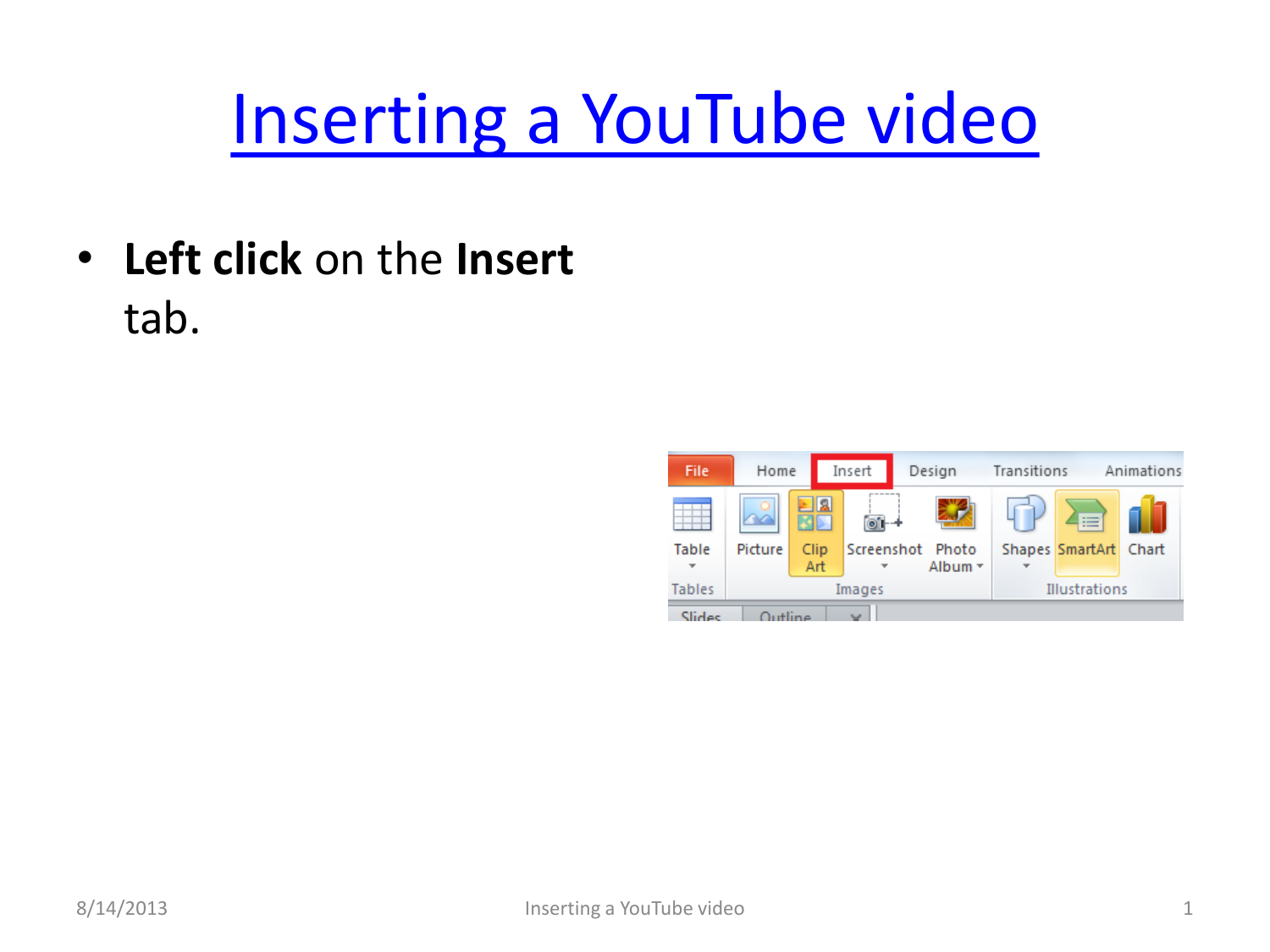<span id="page-1-0"></span>• **Left click** on the arrow beneath the **Video** icon.

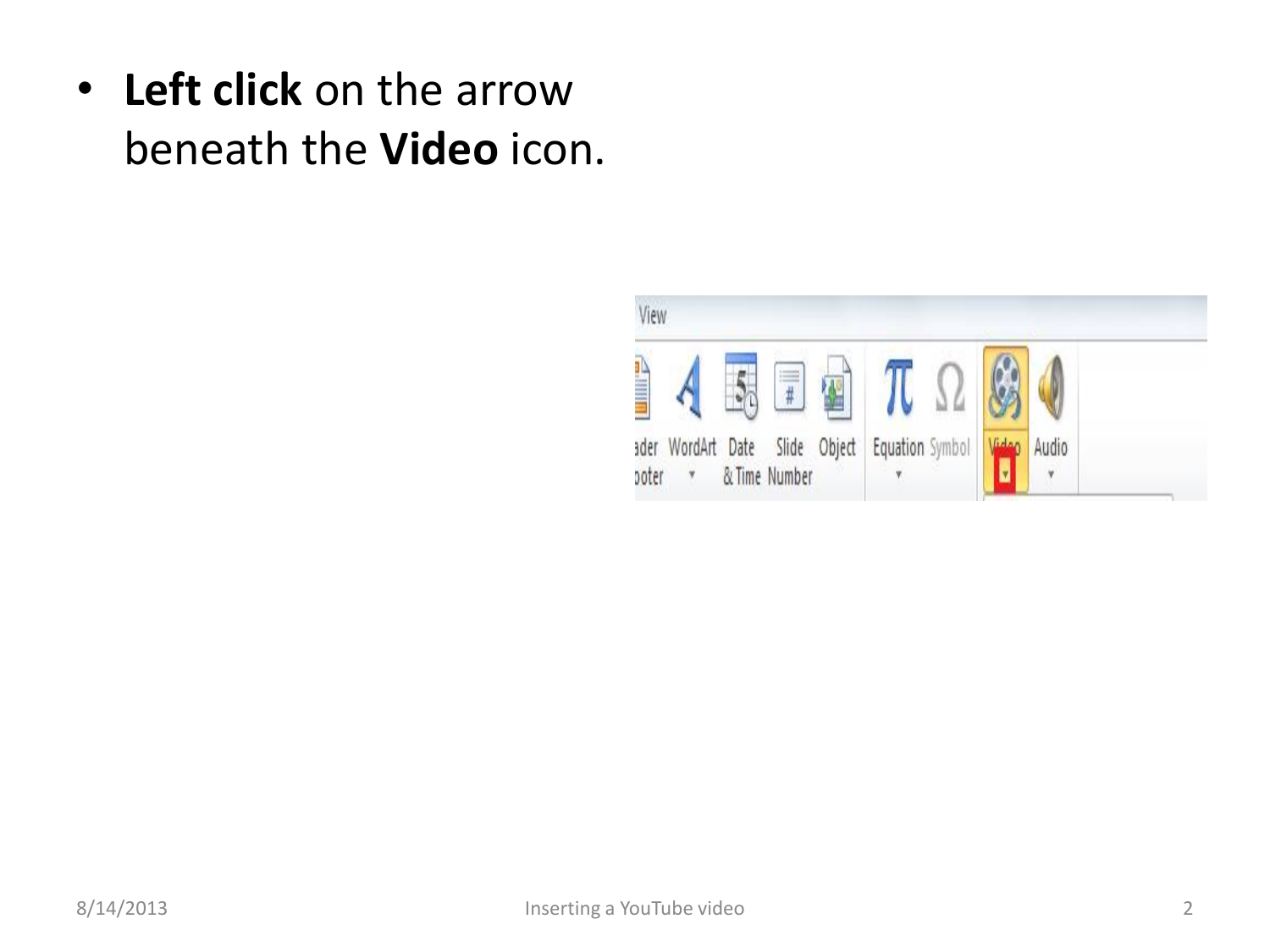• In the drop down menu **left click** on **Video from Website***.*

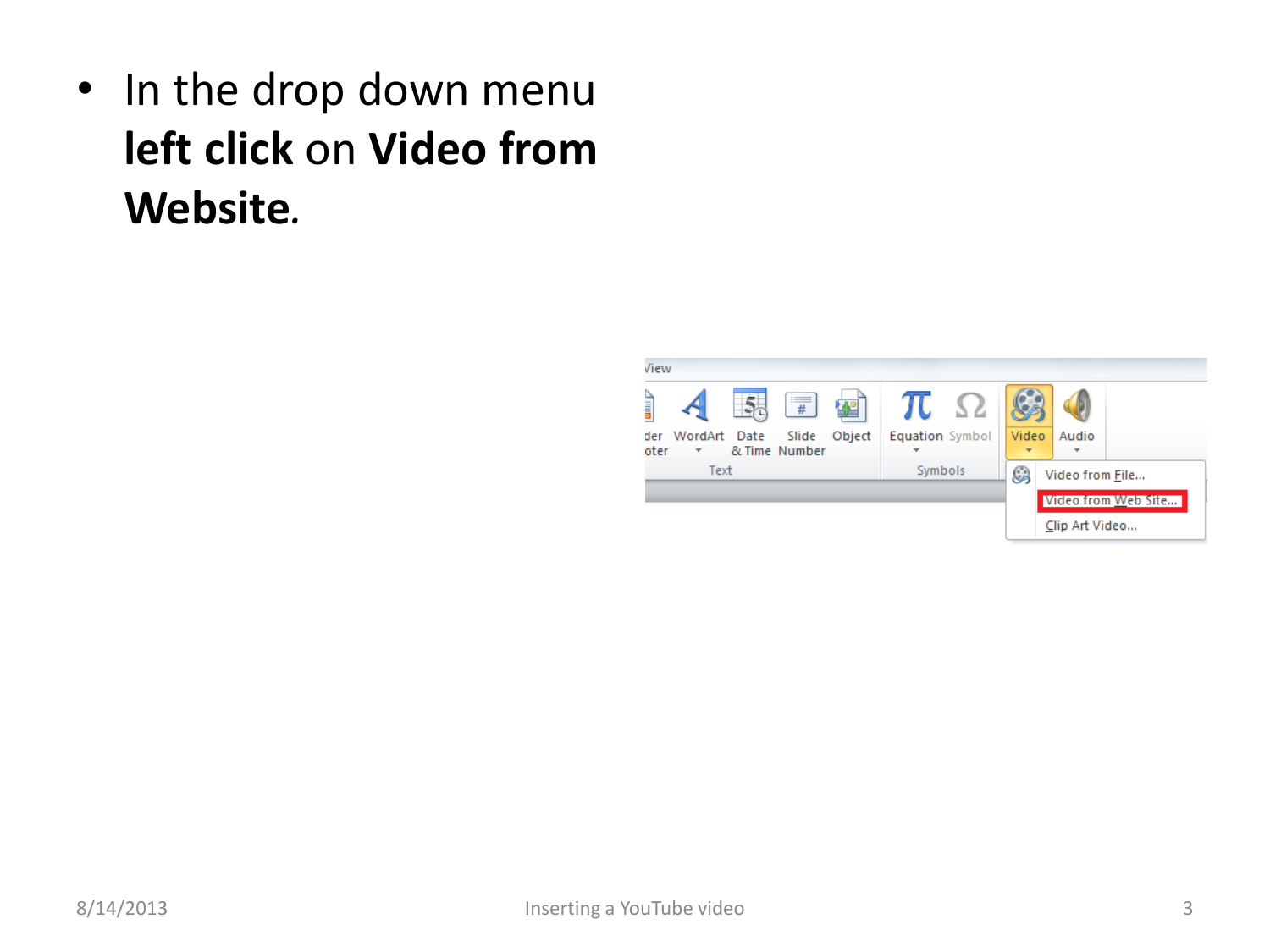- A box will come up that will ask you to insert the video's embedded code.
- To do this, **minimize** PowerPoint by **left clicking** the Power Point icon in the icon tray
- Go to Youtube.com in your internet browser.

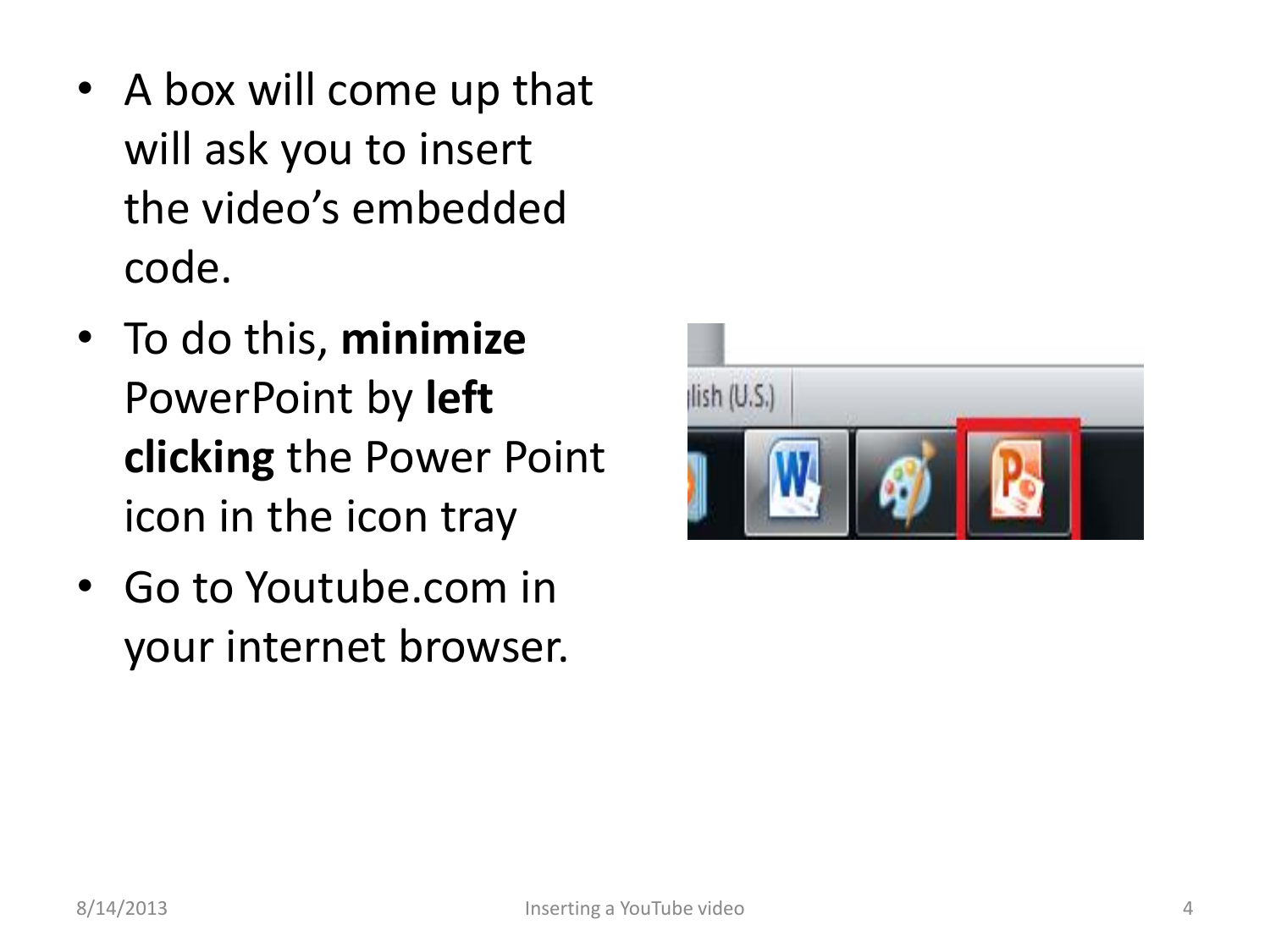## • **Left click** on **share** located underneath the video.

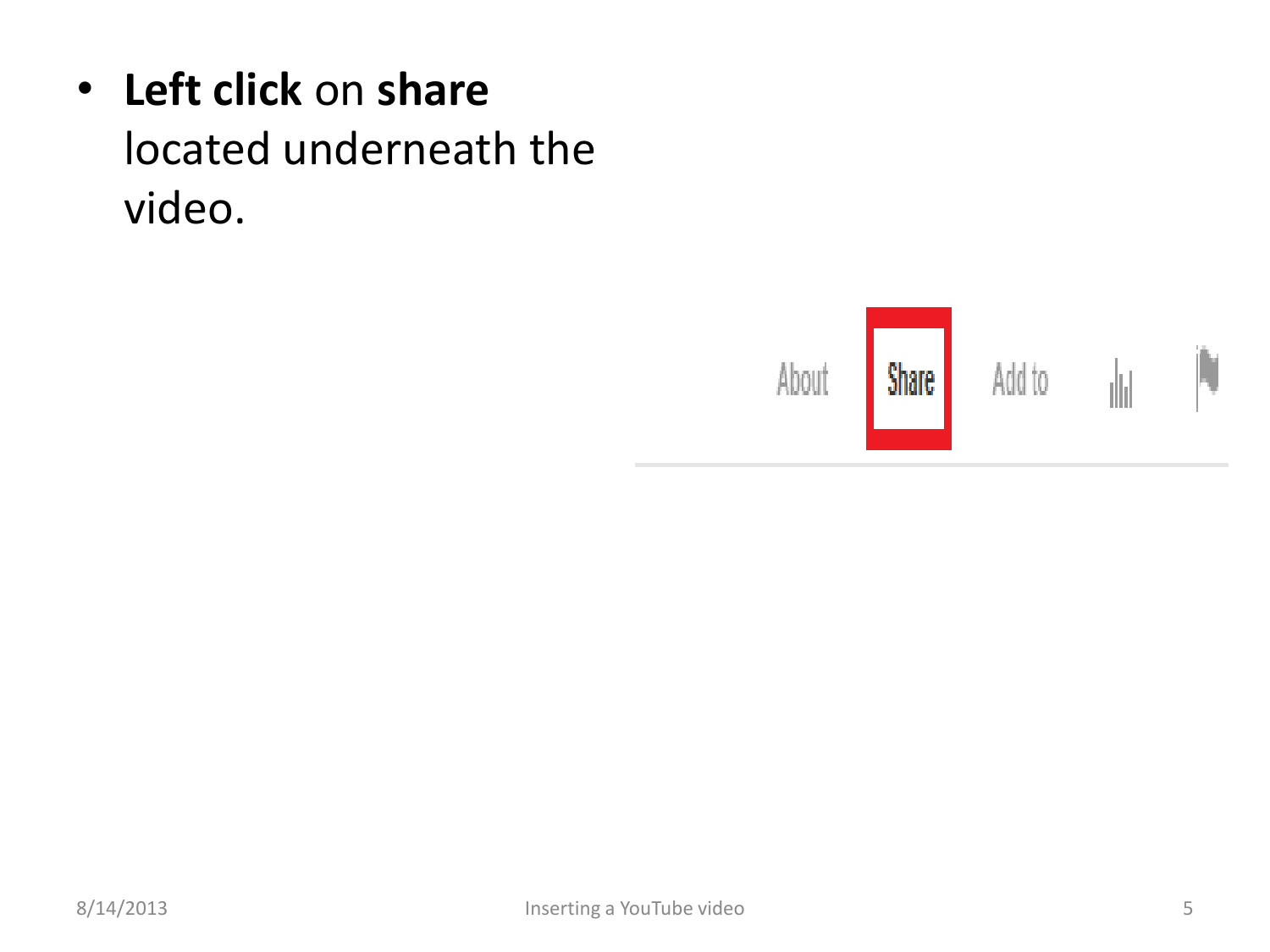• **Left click** on **Embed**

located a little farther down the website.

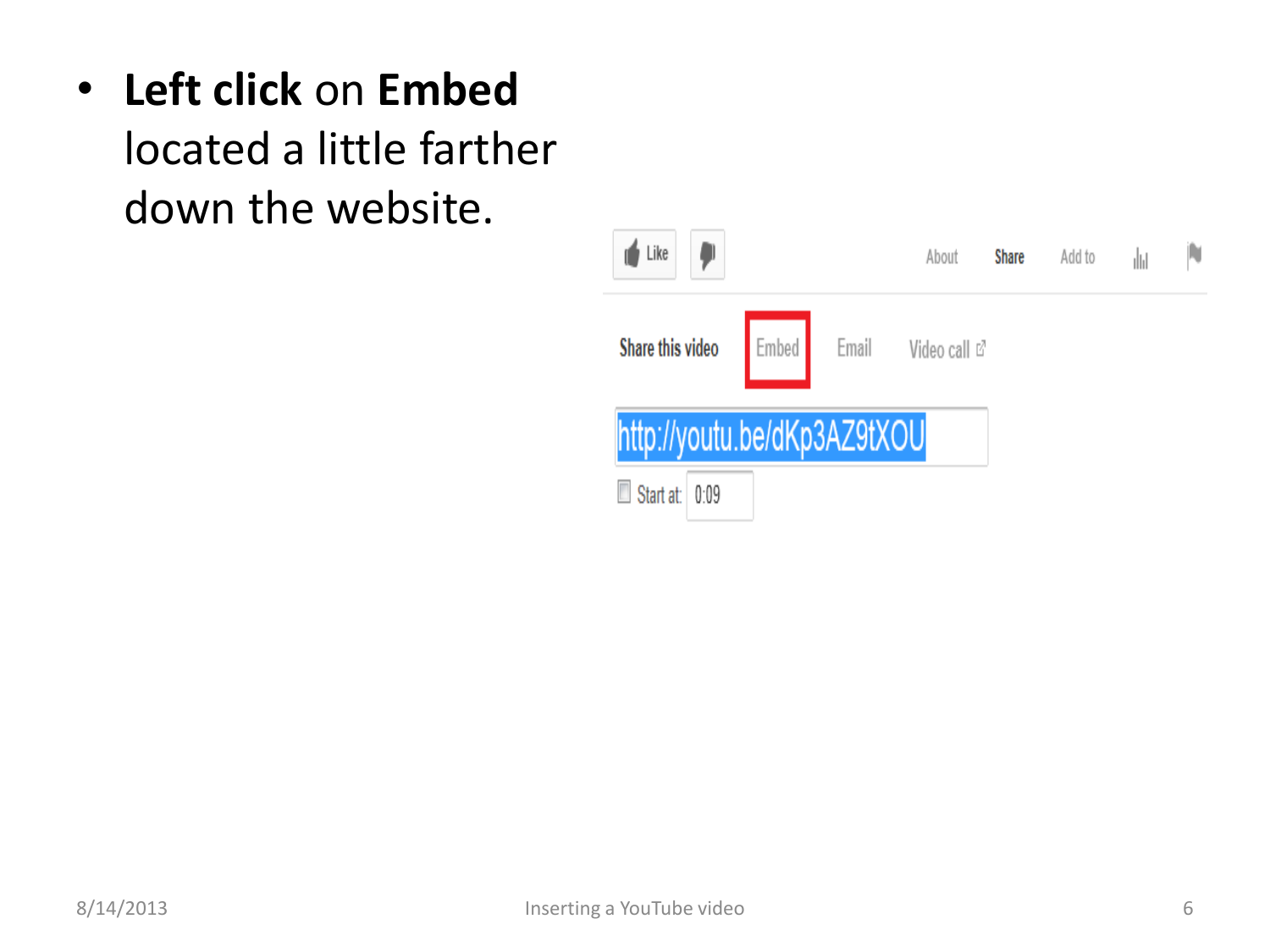• *If Use old Embed code* is not checked then please check it by **left clicking** on the box next to it.

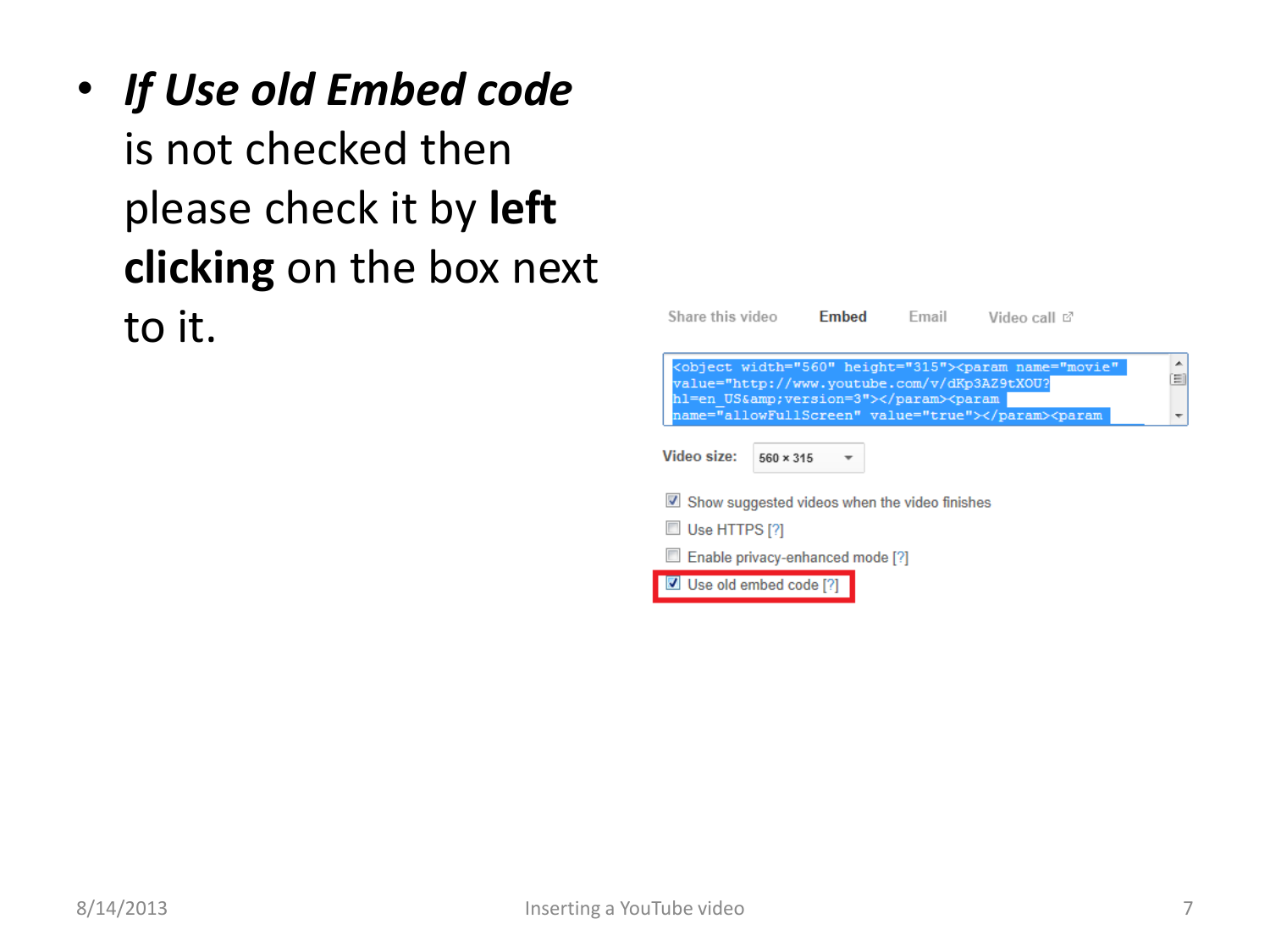- **Double click** on the text inside the large box above **Video size** if the text is not highlighted
- **Right click** on the text inside the large box if **Video size** is highlighted.

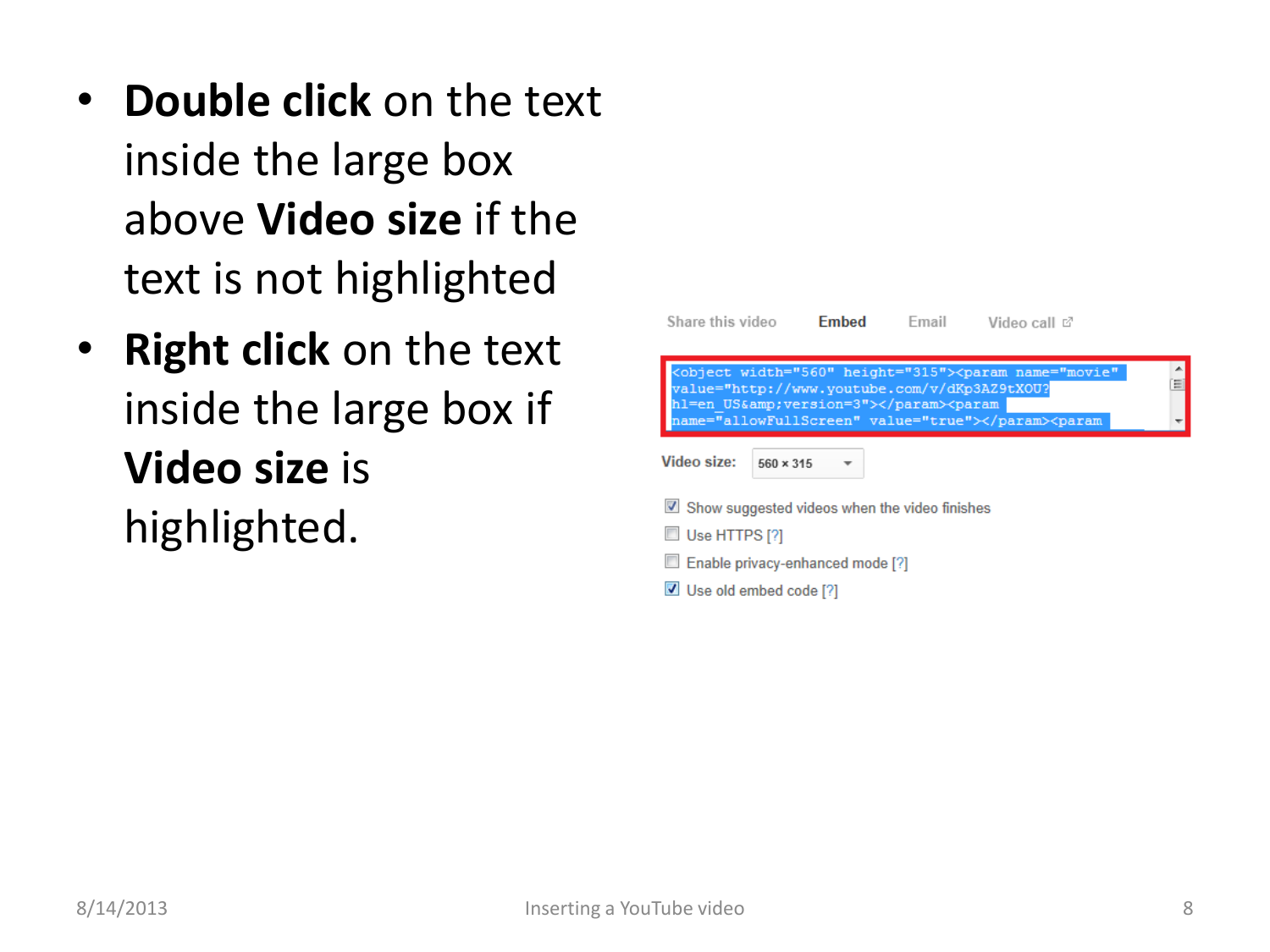• **Left click** on **Copy**.

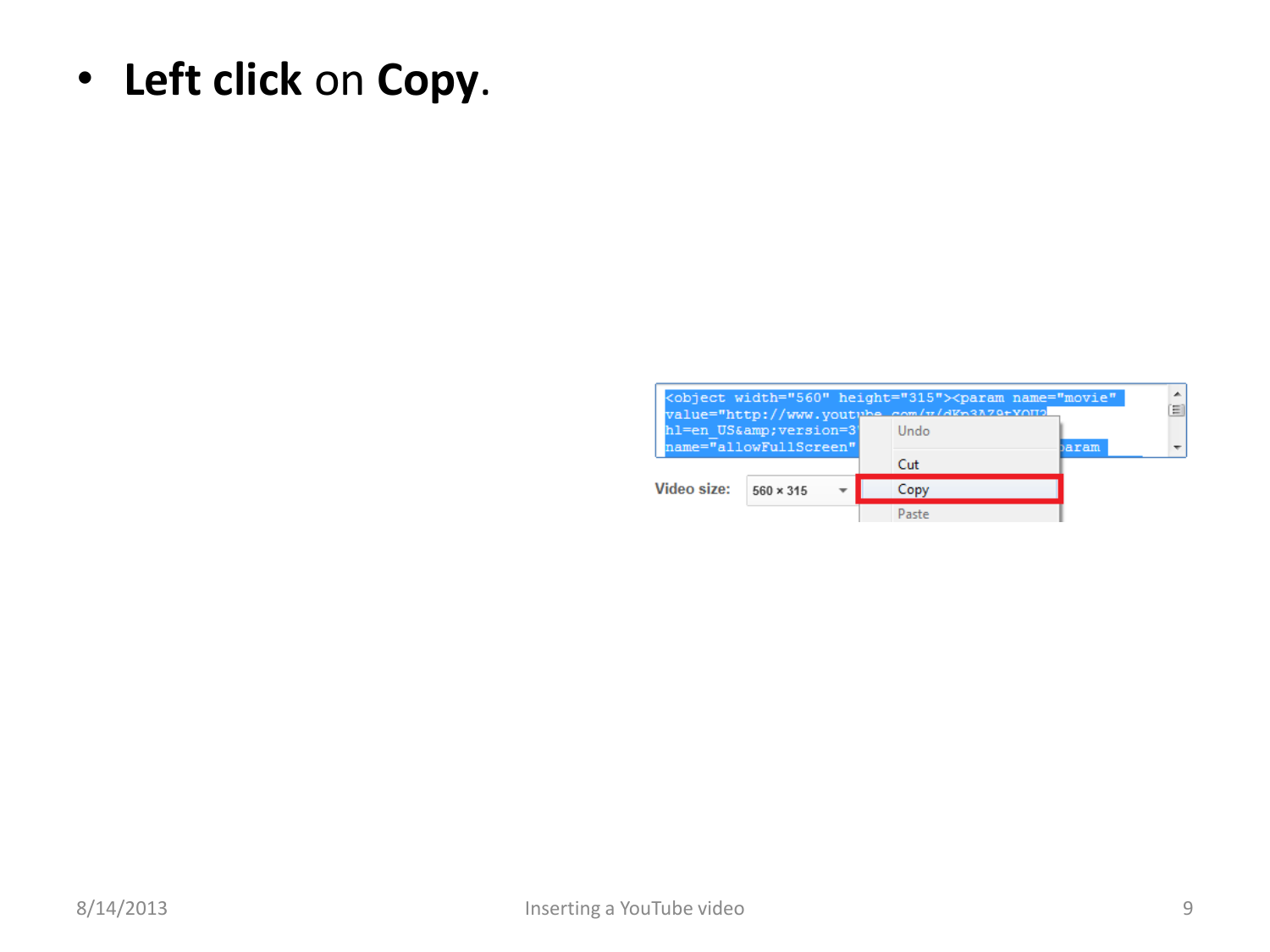• Return to PowerPoint by **left clicking** on the PowerPoint icon in the icon tray.

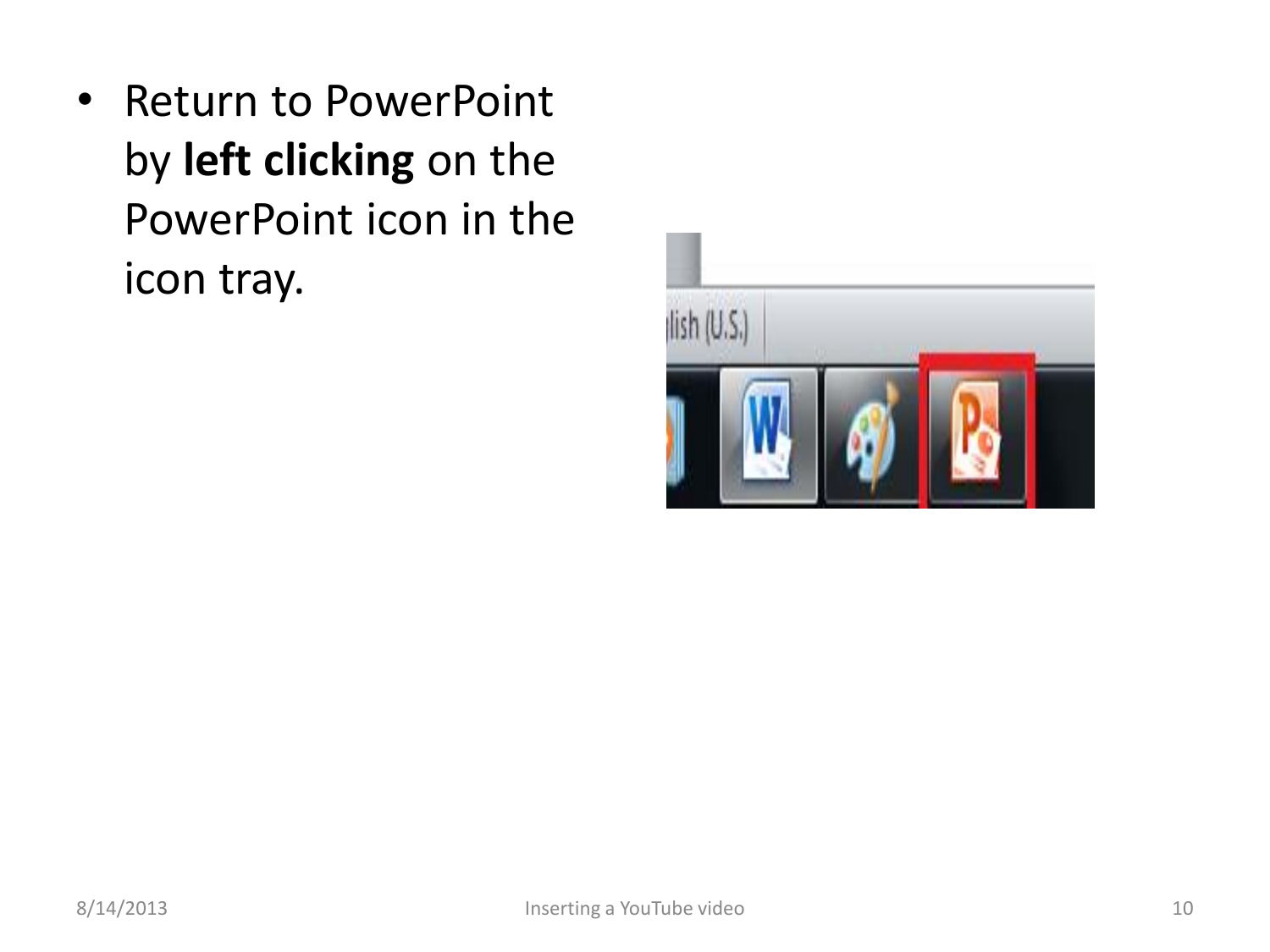- **Right click** inside the Embed video box and
- **Left click** on paste.

## eb Site

 $|V|$ ж,

deo you've uploaded to a Web site, copy the embed code from that Web site and pox below:

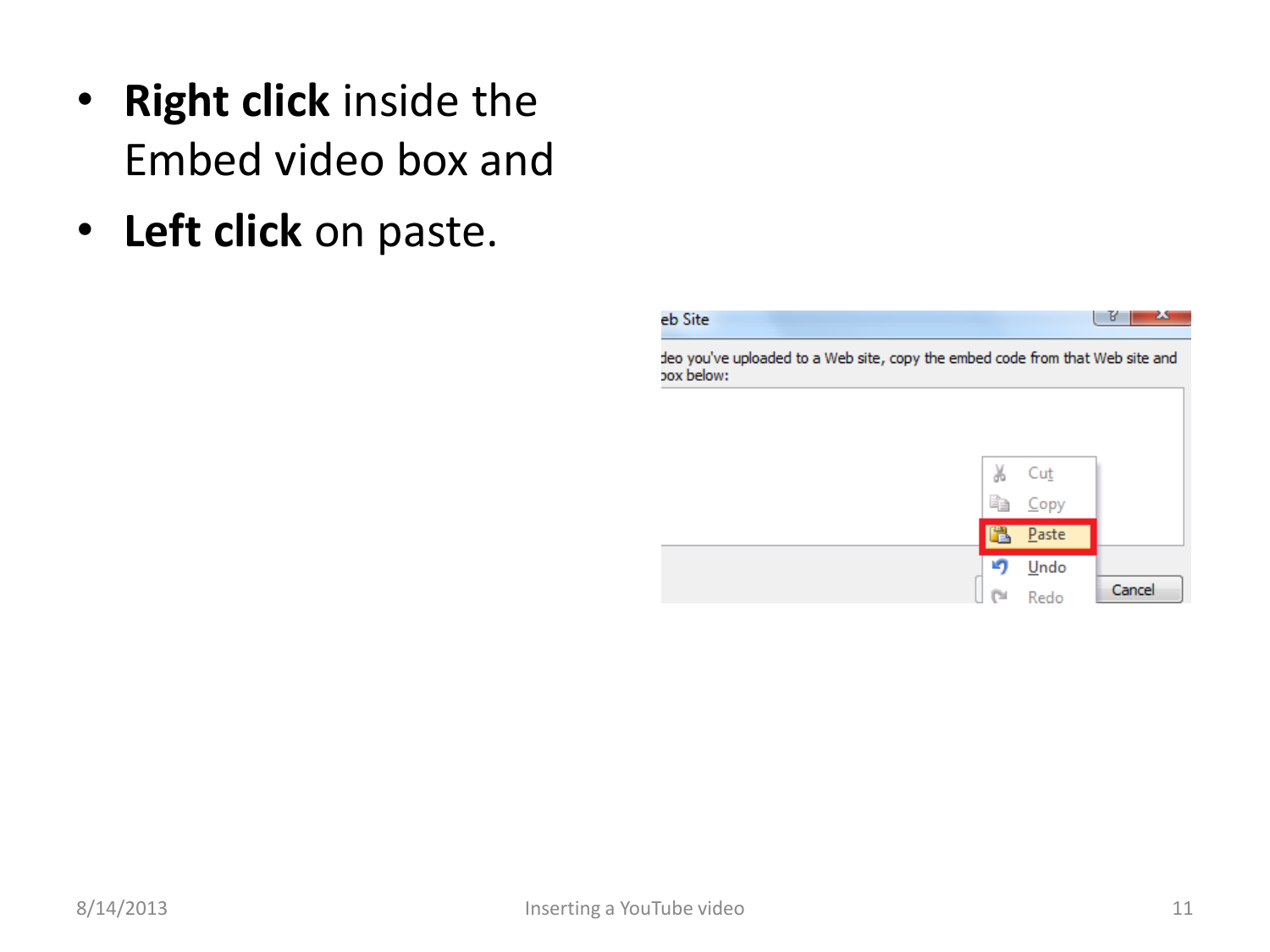• **Left click** on **insert**.

To insert a link to a video you've uploaded to a Web site, copy the embed code from that Web site and paste it into the text box below:

<object width="560" height="315"><param name="movie" value="http://www.youtube.com/v/dKp3AZ9tXOU?hl=en\_US&version=3"></param><param name="allowFullScreen" value="true"></param><param name="allowscriptaccess" value="always"> </param><embed src="http://www.youtube.com/v/dKp3AZ9tXOU?hl=en\_US&amp;version=3" type="application/x-shockwave-flash" width="560" height="315" allowscriptaccess="always" allowfullscreen="true"></embed></object>

Help and examples Cancel Insert